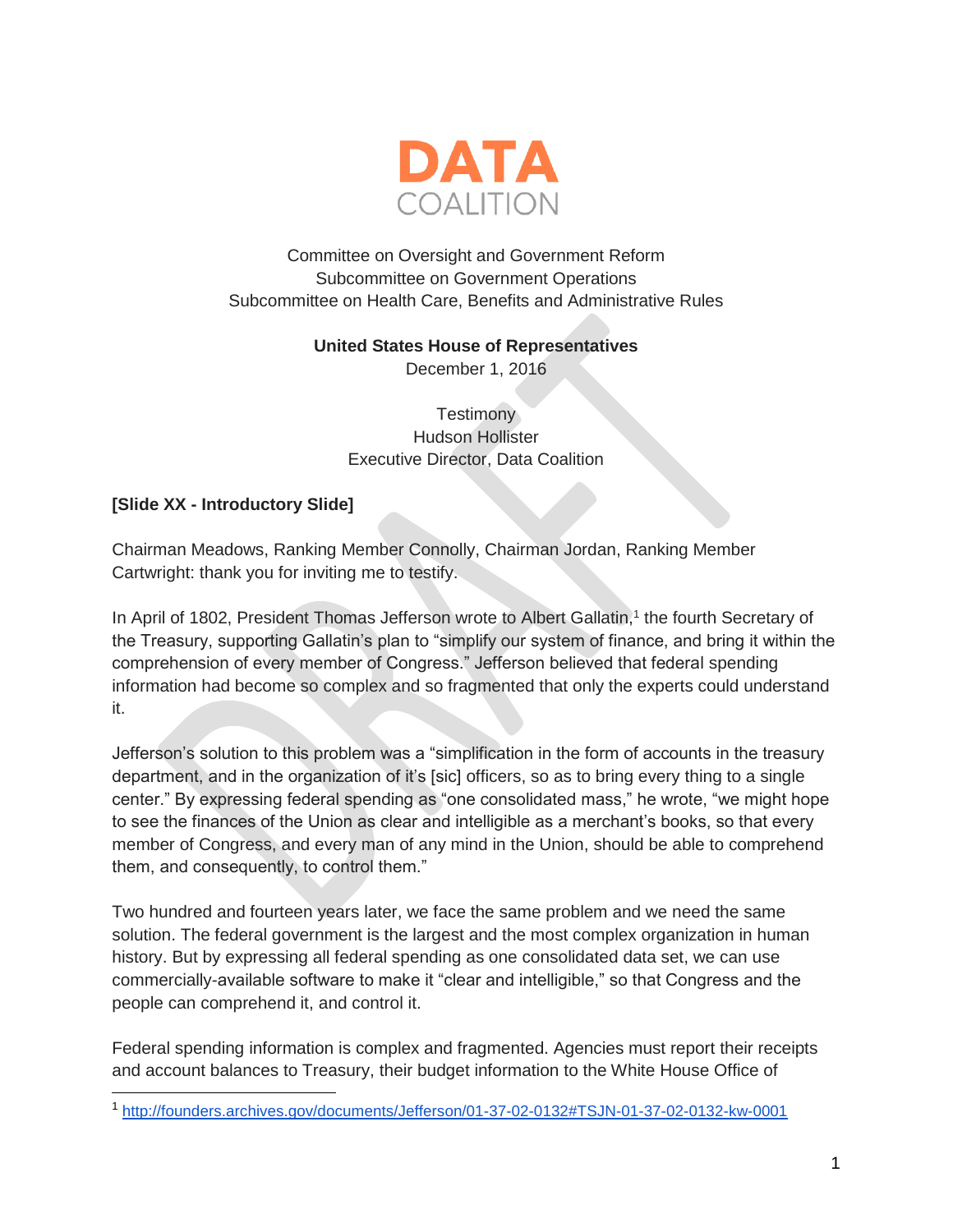Management and Budget, and their contracting details to the General Services Administration. This information is handled by thousands of incompatible software systems.

But two years ago this Committee unanimously approved, and President Obama signed, the reform necessary to express federal spending information as a single data set. The Digital Accountability and Transparency Act, or DATA Act, directs Treasury and OMB to create a single, government-wide data structure for all federal spending information.

## **[Slide XX - DATA Act Timeline]**

The most important deadline is five months away. In May of 2017 every federal agency must begin to report spending information using the same data format, creating a single electronic picture of all spending. In the next few minutes I am going to show you what that picture is going to look like.

I know the Committee is particularly interested in fees, fines, penalties, and settlements that agencies receive outside the appropriations process. So far, the data structure that Treasury and OMB are using under the DATA Act focuses on expenditures, not on receipts, so our single electronic picture of all spending won't be able to provide full detail on how fees, fines, penalties, and settlements are spent.

But Congress can direct Treasury and OMB to expand it. And Congress should.

When I served as counsel to this Committee, I worked on the first version of what became the DATA Act. I resigned from the Committee staff in 2012 in order to start the Data Coalition and help then-Chairman Issa and Ranking Member Cummings get the DATA Act passed. The Data Coalition is a trade association of nearly 40 companies whose commercially-available software can inform decisions, illuminate fraud, and automate compliance - but only if we have a single data set to work with.

Earlier this year we established the Data Foundation, a nonprofit organization whose mission is to illuminate the benefits of open government data through research and education. For more on the DATA Act's history, goals, and potential, you can read the Data Foundation's first research paper, *The DATA Act: Vision & Value*, <sup>2</sup> co-published with MorganFranklin last July.

### **[Slide XX - Life Cycle of Federal Spending Information]**

Federal spending information is not just fragmented across agencies, systems, and reporting requirements. It is also separated into stages. Here is the full life cycle of federal spending information.

<sup>2</sup> <http://www.datafoundation.org/data-act-vision-and-value-report/>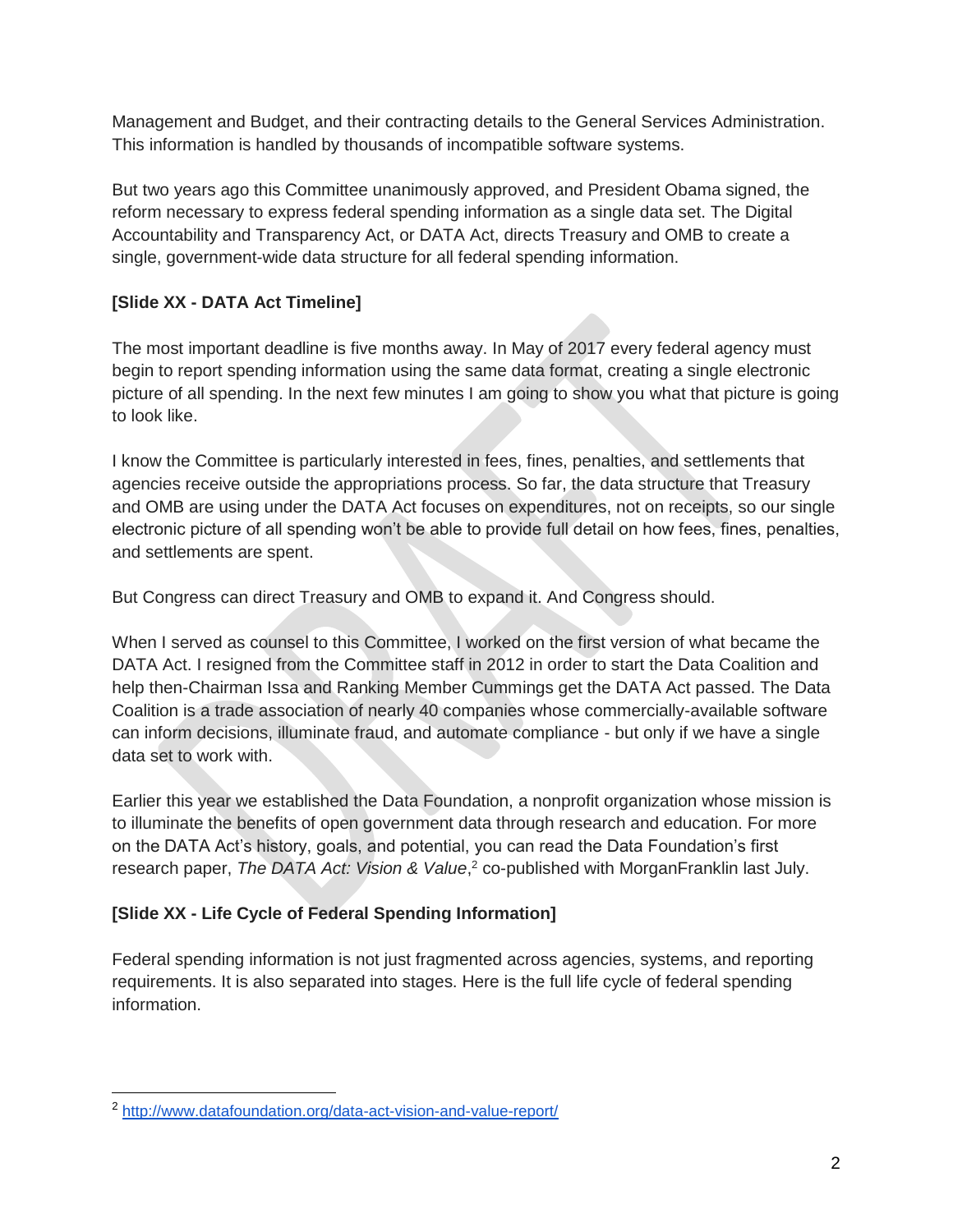Federal funds flow into receipt accounts. Some receipts are available for spending immediately. Other receipts are unavailable to be spent until Congress appropriates the funds.

In 2006, the Federal Funding Accountability and Transparency Act, or FFATA, required the executive branch to begin publishing a summary of each federal grant and contract on the USASpending.gov website. The light gray arrow shows the information that is published under FFATA.

The DATA Act - shown here with the dark gray arrow - requires the government to publish more of the life cycle and match appropriations to the grant and contract awards that are paid out of them. One of the most important expansions in transparency is not shown in this diagram: the DATA Act requires the publication of the direct spending that doesn't go out in the form of grants or contracts, like salaries and benefits.

By requiring Treasury and OMB to set up a single government-wide data structure for appropriations, grants, and contracts, the DATA Act gives us a single electronic picture of all that information - or, to use President Jefferson's phrase, "one consolidated mass" that allows Congress and the public to "comprehend … and consequently, to control" spending.

The rest of my testimony has three parts. First, I will explain the information that is available to Congress and the public before the DATA Act comes into effect this May. Second, I will preview the single electronic picture of spending that will become available after agencies begin reporting appropriations, grants, and contracts using the standardized data structure. Third, I will show how even after the DATA Act, there will still be a need to expand the data structure to include more information for a more complete picture, and suggest how Congress might do that.

### **[Slide XX - Federal Spending Information Before the DATA Act]**

Before the DATA Act, federal spending is mostly available as static documents, not as searchable data.

#### **[Slide XX - Monthly Treasury Statement Example]**

The Monthly Treasury Statement of Receipts and Outlays, a document published every month by the Bureau of the Fiscal Service, is the most complete breakdown of federal funds received and spent by the government.

The Monthly Treasury Statement summarizes all receipts, both those that are available to be spent immediately and those that cannot be spent until a Congressional appropriation. But because it is a static document, there is no way to access more detail or follow a particular category of receipts to see what happened to it.

#### **[Slide XX - USASpending.gov]**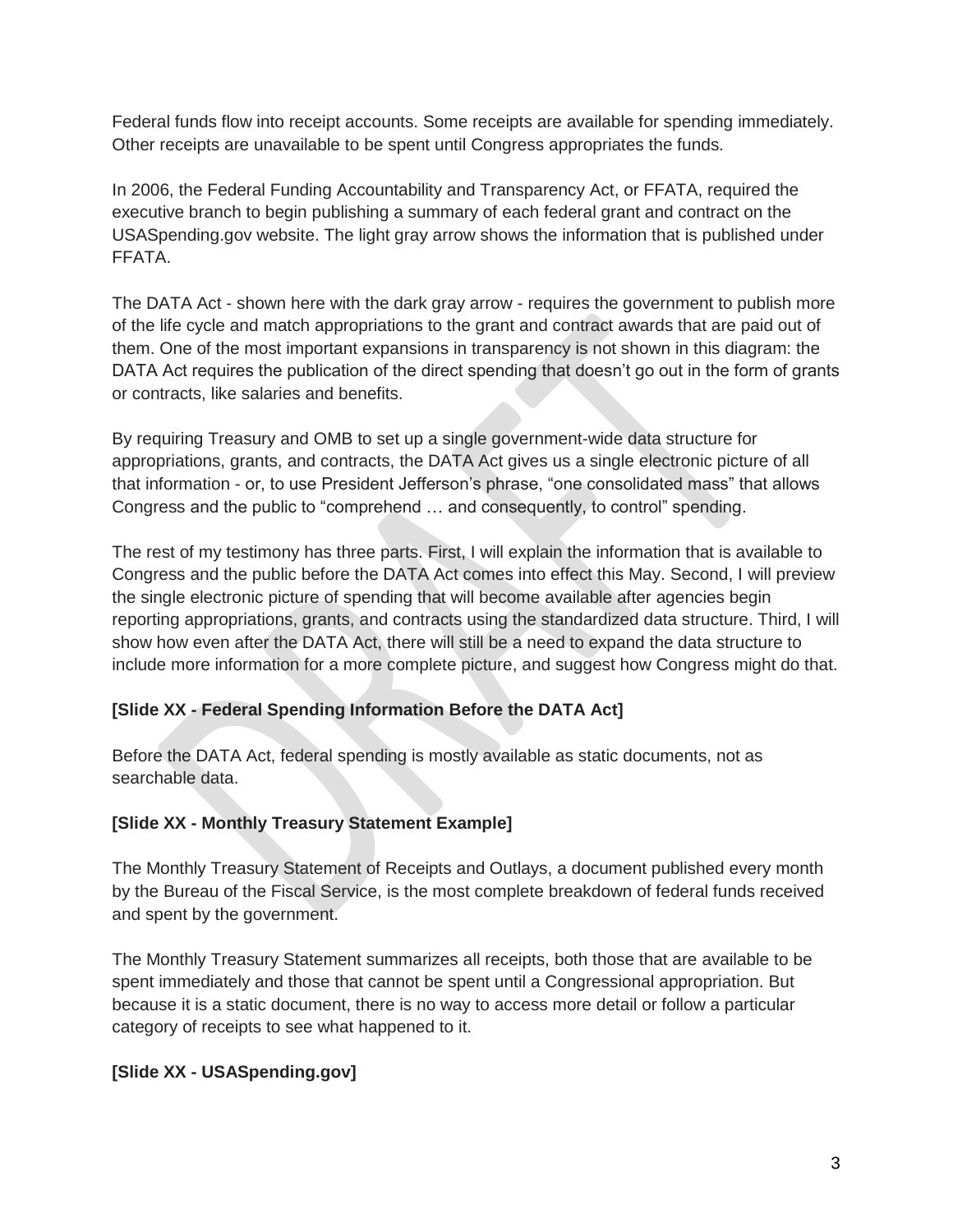Under the Federal Funding Accountability and Transparency Act of 2006, federal agencies must report a summary of every grant and a summary of every contract, and that information is published on the USASpending.gov portal. It is fully searchable and interactive.

However, because USASpending.gov is solely focused on grants and contracts, it does not give us the full picture of federal spending. It does not allow us to navigate back and forth between larger appropriations categories and specific grant and contract awards.

### **[Slide XX - Federal Spending Information After the DATA Act]**

Under the DATA Act, Treasury and OMB have created a government wide data structure that connects expenditure accounts to grants and contracts for the first time. Once all the information is expressed using this data structure, starting in May 2017, we will have a single, authoritative data set that shows all expenditures, broken down by account, by grant, and by contract.

Commercially available software will use this single data set to portray an electronic picture of federal spending. Several of our Data Coalition members are working on software that will provide agencies, and Congress, and the public with new ways to comprehend, and control spending.

## **[Slides XX-XX - Art of the Possible]**

Here we see a navigation from an overall appropriation category all the way to a particular contract. This level of interactivity will be possible across the whole executive branch.

This set of visualizations was created by Booz Allen Hamilton, but we expect other software companies will compete, once federal spending is available as a single data set.

The reliability of this electronic picture of federal spending will depend on how well agencies comply with the DATA Act, starting in May 2017. They must report complete, timely, accurate, high-quality data that matches the data structure Treasury and OMB have created.

The DATA Act requires every inspector general to evaluate the data its agency reports. Last month, the inspectors general of most agencies published readiness reviews, and most came out positive, but some agencies are not ready. The Data Coalition has published a summary of the readiness reviews.<sup>3</sup> I understand this committee intends to conduct further oversight on agencies' DATA Act work.

# **[Back to Slide XX - Federal Spending Information After the DATA Act]**

<sup>3</sup> [http://www.datacoalition.org/blog/.](http://www.datacoalition.org/blog/)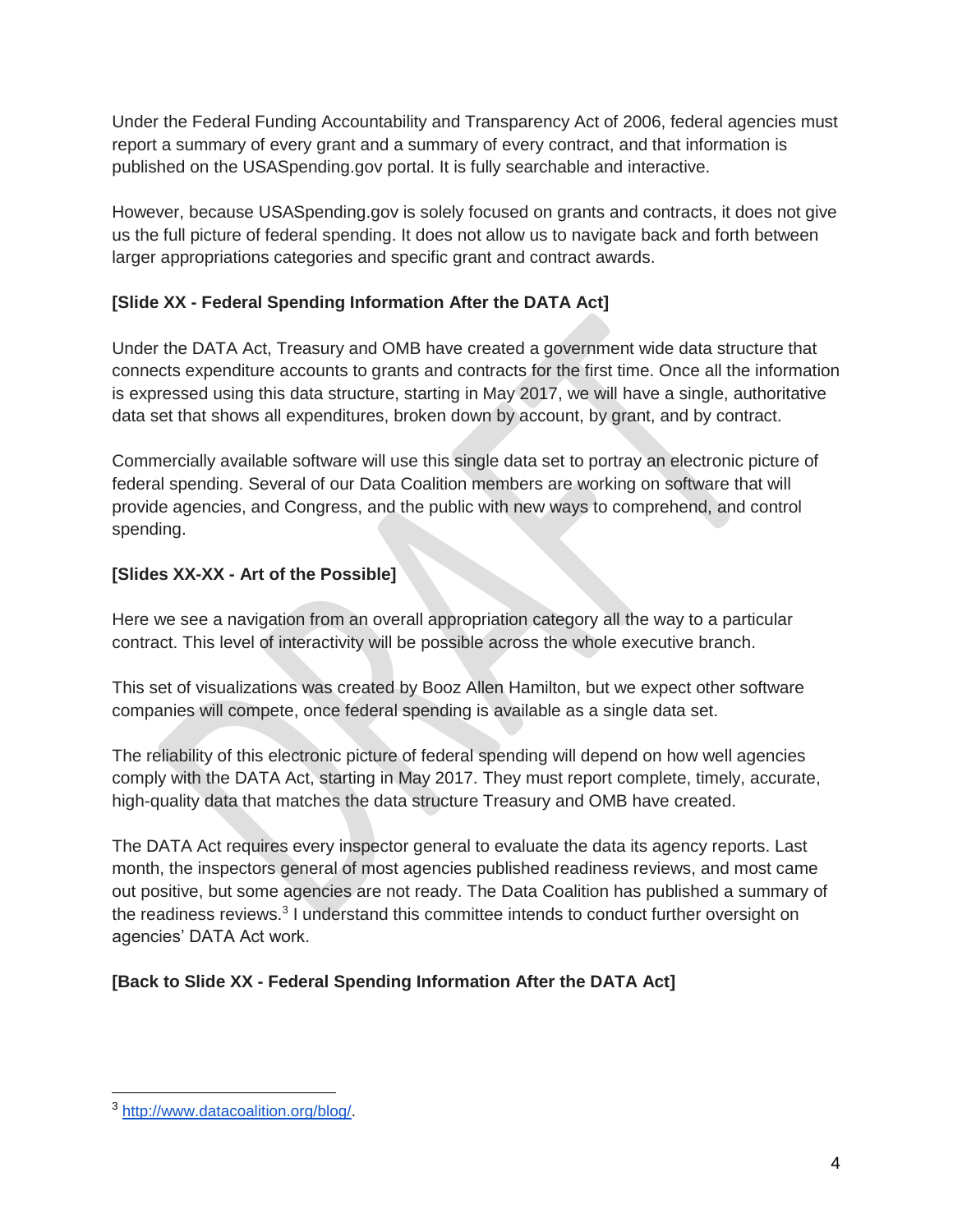Even after the DATA Act, some limitations will remain. First, the data structure that Treasury and OMB have created focuses on expenditures, not receipts. That means we won't easily be able to differentiate between appropriated and non-appropriated funding sources.

Second, the data structure does not go all the way down to the checkbook level, with details for each payment. That means we won't yet be able to navigate all the way from the whole federal government to see the date and amount of every payment the government makes. Many states, led by Ohio, are providing this level of transparency already. In fact, Ohio allows the public to view every payment, see which accounts and budget categories the money came from, and see the name and contact information of the state official who was responsible for that payment.

## **[Slide XX - Federal Spending Information if the DATA Act is Amended]**

Congress should amend the DATA Act to direct Treasury and OMB to expand their data structure. Here is what the life cycle of federal spending information would look like if the DATA Act covered both receipts at the beginning and payments at the end, as shown by the green arrow.

I asked our Data Coalition members to come up with a prototype visualization that shows what this expanded electronic picture of federal spending might look like.

# **[Slides XX-XX - Receipts Dashboard]**

Here we see a navigation that itemizes the federal government's receipts between those that are unavailable, and require Congressional appropriation to be spent, and those that are available for spending immediately. We can click on a particular receipt and see how it flowed into expenditure categories, and what happened to it.

If the data structure is expanded as we are recommending, we will also be able to navigate all the way down to the payment level, just as is possible today in Ohio and other states.

## **[Slide XX - Conclusion: Expand the Data Structure; Eliminate Duplicative Systems; End the DUNS Monopoly]**

We have prepared recommendations for the Committee on how to amend the DATA Act to expand the data structure and ensure that receipts and payments are brought into the picture. Our legislative recommendations for the DATA Act are based on the Center for Open Data Enterprise's Transition Report,<sup>4</sup> which explains how the next Presidential administration can work with Congress to use open data to deliver transparency, accountability, and efficiency across all government operations.

<sup>4</sup> <http://opendataenterprise.org/transition-report.html>